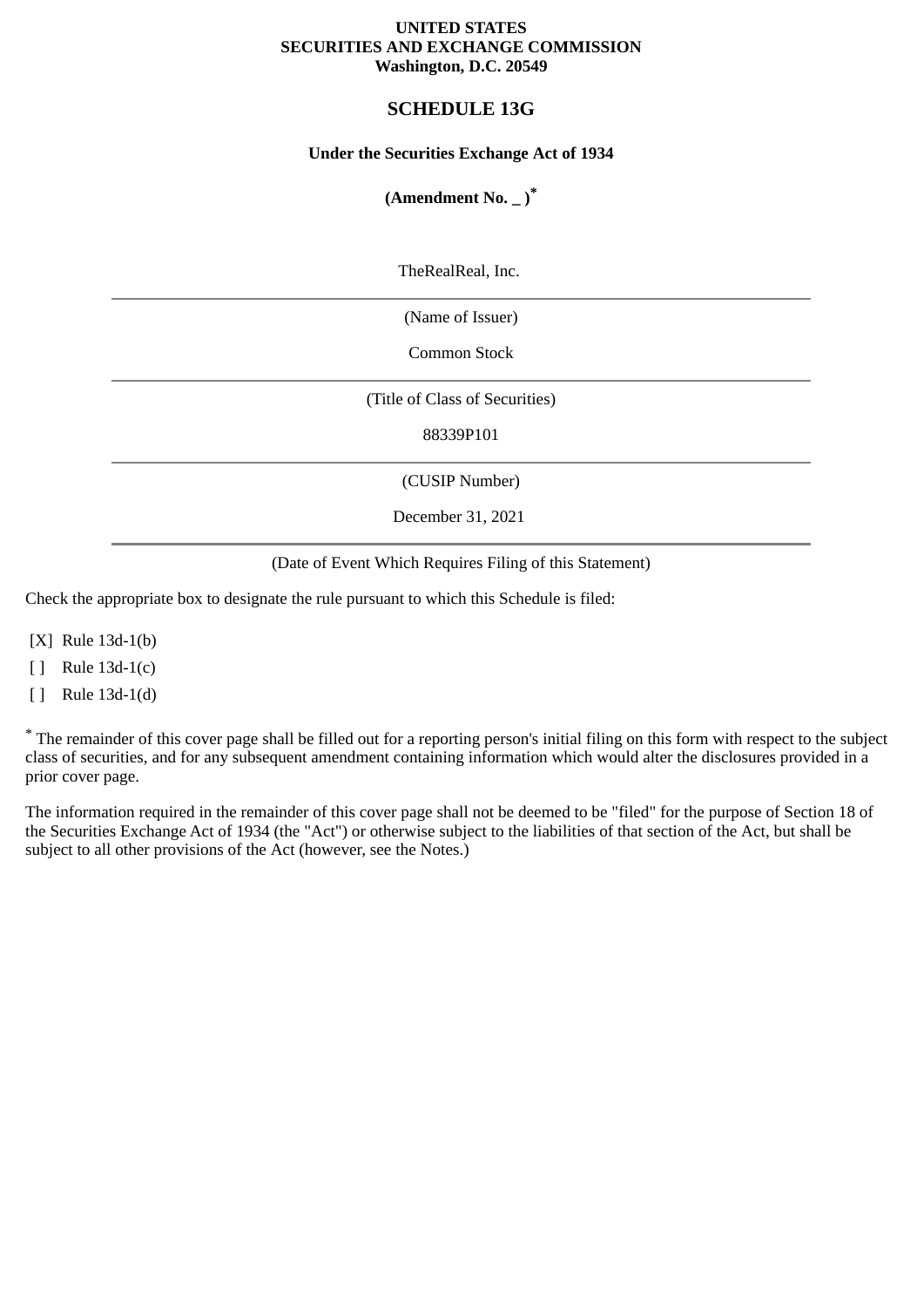| 1.                                                                                                                  | <b>NAMES OF REPORTING PERSONS</b>                                |                               |                  |  |  |  |
|---------------------------------------------------------------------------------------------------------------------|------------------------------------------------------------------|-------------------------------|------------------|--|--|--|
|                                                                                                                     | Wellington Management Group LLP                                  |                               |                  |  |  |  |
| 2.                                                                                                                  | CHECK THE APPROPRIATE BOX IF A MEMBER OF A GROUP                 |                               |                  |  |  |  |
|                                                                                                                     | $(a)$ [ ]<br>$(b)$ []                                            |                               |                  |  |  |  |
| 3.                                                                                                                  | <b>SEC USE ONLY</b>                                              |                               |                  |  |  |  |
| 4.                                                                                                                  | CITIZENSHIP OR PLACE OF ORGANIZATION                             |                               |                  |  |  |  |
| <b>NUMBER OF</b><br><b>SHARES</b><br><b>BENEFICIALLY</b><br><b>OWNED BY EACH</b><br><b>REPORTING</b><br>PERSON WITH | Massachusetts                                                    |                               |                  |  |  |  |
|                                                                                                                     |                                                                  | 5. SOLE VOTING POWER          | $\overline{0}$   |  |  |  |
|                                                                                                                     |                                                                  | <b>6. SHARED VOTING POWER</b> | 4,967,470        |  |  |  |
|                                                                                                                     |                                                                  | 7. SOLE DISPOSITIVE POWER     | $\boldsymbol{0}$ |  |  |  |
|                                                                                                                     |                                                                  | 8. SHARED DISPOSITIVE POWER   | 5,646,201        |  |  |  |
| 9.                                                                                                                  | AGGREGATE AMOUNT BENEFICIALLY OWNED BY EACH REPORTING PERSON     |                               |                  |  |  |  |
| 10.                                                                                                                 | 5,646,201                                                        |                               |                  |  |  |  |
|                                                                                                                     | CHECK IF THE AGGREGATE AMOUNT IN ROW (9) EXCLUDES CERTAIN SHARES |                               |                  |  |  |  |
|                                                                                                                     | $[ \ ]$                                                          |                               |                  |  |  |  |
| 11.                                                                                                                 | PERCENT OF CLASS REPRESENTED BY AMOUNT IN ROW (9)                |                               |                  |  |  |  |
| 12.                                                                                                                 | 6.11%                                                            |                               |                  |  |  |  |
|                                                                                                                     | TYPE OF REPORTING PERSON                                         |                               |                  |  |  |  |
|                                                                                                                     | HC                                                               |                               |                  |  |  |  |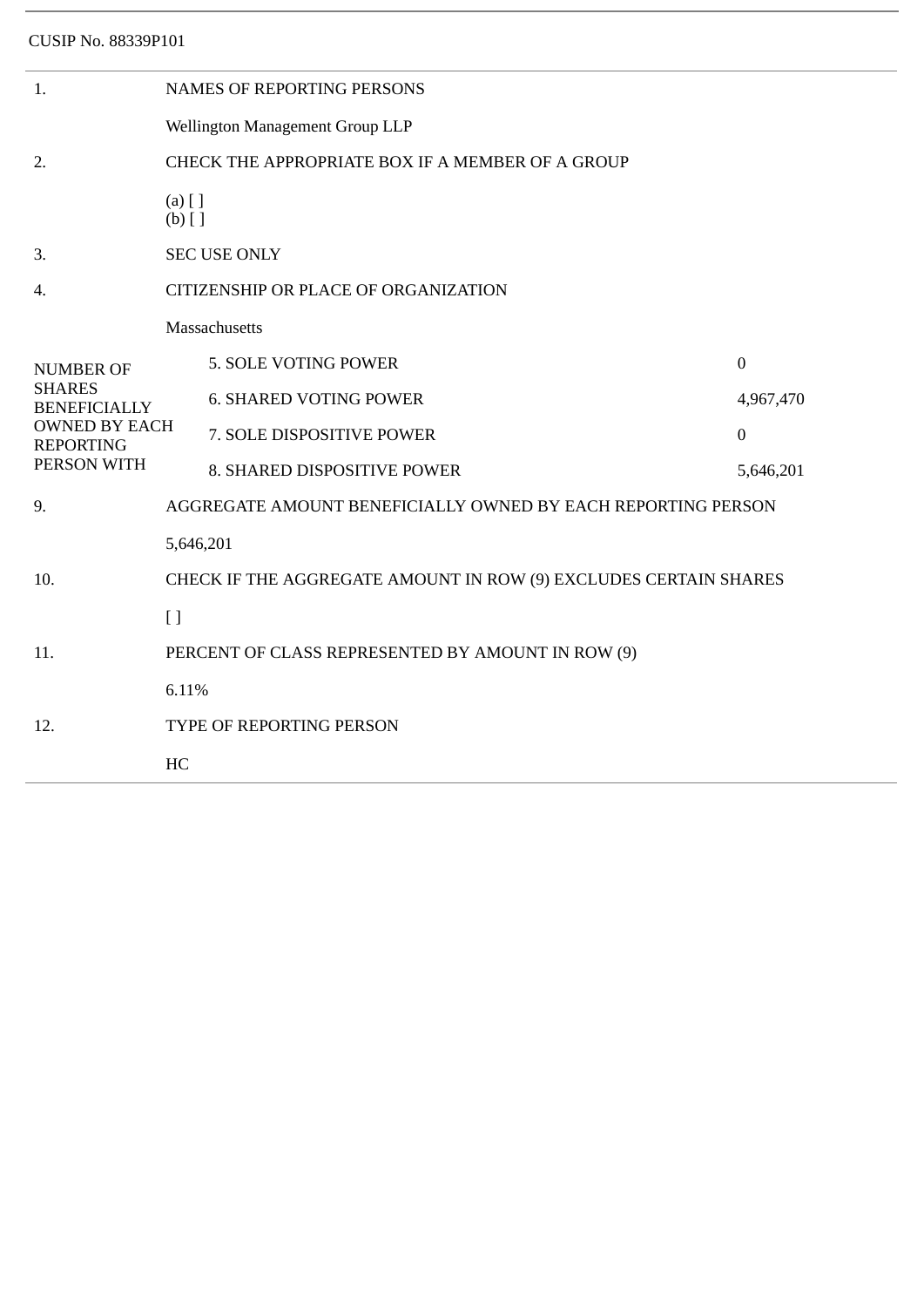| 1.                                                      | <b>NAMES OF REPORTING PERSONS</b>                                |                                                              |              |  |  |  |
|---------------------------------------------------------|------------------------------------------------------------------|--------------------------------------------------------------|--------------|--|--|--|
|                                                         | Wellington Group Holdings LLP                                    |                                                              |              |  |  |  |
| 2.                                                      | CHECK THE APPROPRIATE BOX IF A MEMBER OF A GROUP                 |                                                              |              |  |  |  |
|                                                         | $(a)$ [ ]<br>$(b)$ []                                            |                                                              |              |  |  |  |
| 3.                                                      | <b>SEC USE ONLY</b>                                              |                                                              |              |  |  |  |
| 4.                                                      | CITIZENSHIP OR PLACE OF ORGANIZATION                             |                                                              |              |  |  |  |
| <b>NUMBER OF</b>                                        | Delaware                                                         |                                                              |              |  |  |  |
|                                                         |                                                                  | 5. SOLE VOTING POWER                                         | $\mathbf{0}$ |  |  |  |
| <b>SHARES</b><br><b>BENEFICIALLY</b>                    |                                                                  | <b>6. SHARED VOTING POWER</b>                                | 4,967,470    |  |  |  |
| <b>OWNED BY EACH</b><br><b>REPORTING</b><br>PERSON WITH |                                                                  | 7. SOLE DISPOSITIVE POWER                                    | $\mathbf{0}$ |  |  |  |
|                                                         |                                                                  | 8. SHARED DISPOSITIVE POWER                                  | 5,646,201    |  |  |  |
| 9.                                                      |                                                                  | AGGREGATE AMOUNT BENEFICIALLY OWNED BY EACH REPORTING PERSON |              |  |  |  |
| 10.                                                     | 5,646,201                                                        |                                                              |              |  |  |  |
|                                                         | CHECK IF THE AGGREGATE AMOUNT IN ROW (9) EXCLUDES CERTAIN SHARES |                                                              |              |  |  |  |
|                                                         | $[ \ ]$                                                          |                                                              |              |  |  |  |
| 11.                                                     |                                                                  | PERCENT OF CLASS REPRESENTED BY AMOUNT IN ROW (9)            |              |  |  |  |
| 12.                                                     | 6.11%                                                            |                                                              |              |  |  |  |
|                                                         | TYPE OF REPORTING PERSON                                         |                                                              |              |  |  |  |
|                                                         | HC                                                               |                                                              |              |  |  |  |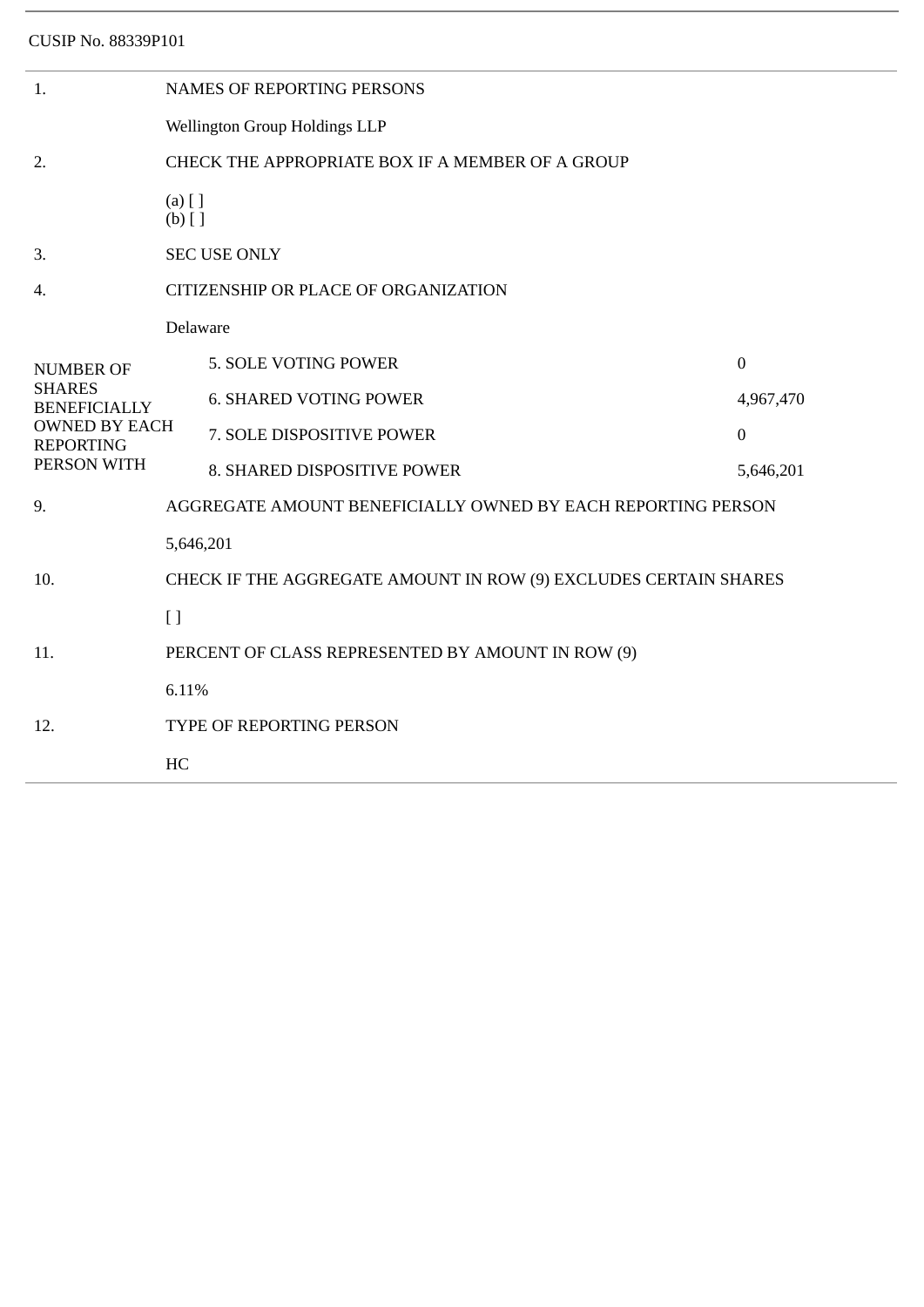|                                                                  | <b>NAMES OF REPORTING PERSONS</b> |              |  |  |  |
|------------------------------------------------------------------|-----------------------------------|--------------|--|--|--|
| Wellington Investment Advisors Holdings LLP                      |                                   |              |  |  |  |
| CHECK THE APPROPRIATE BOX IF A MEMBER OF A GROUP                 |                                   |              |  |  |  |
| $(a)$ [ ]<br>$(b)$ []                                            |                                   |              |  |  |  |
| <b>SEC USE ONLY</b>                                              |                                   |              |  |  |  |
| CITIZENSHIP OR PLACE OF ORGANIZATION                             |                                   |              |  |  |  |
| Delaware                                                         |                                   |              |  |  |  |
|                                                                  | 5. SOLE VOTING POWER              | $\mathbf{0}$ |  |  |  |
|                                                                  | <b>6. SHARED VOTING POWER</b>     | 4,967,470    |  |  |  |
| <b>OWNED BY EACH</b>                                             | 7. SOLE DISPOSITIVE POWER         | $\mathbf{0}$ |  |  |  |
|                                                                  | 8. SHARED DISPOSITIVE POWER       | 5,646,201    |  |  |  |
| AGGREGATE AMOUNT BENEFICIALLY OWNED BY EACH REPORTING PERSON     |                                   |              |  |  |  |
| 5,646,201                                                        |                                   |              |  |  |  |
| CHECK IF THE AGGREGATE AMOUNT IN ROW (9) EXCLUDES CERTAIN SHARES |                                   |              |  |  |  |
| [ ]                                                              |                                   |              |  |  |  |
| PERCENT OF CLASS REPRESENTED BY AMOUNT IN ROW (9)                |                                   |              |  |  |  |
| 6.11%                                                            |                                   |              |  |  |  |
| TYPE OF REPORTING PERSON                                         |                                   |              |  |  |  |
| HC                                                               |                                   |              |  |  |  |
|                                                                  |                                   |              |  |  |  |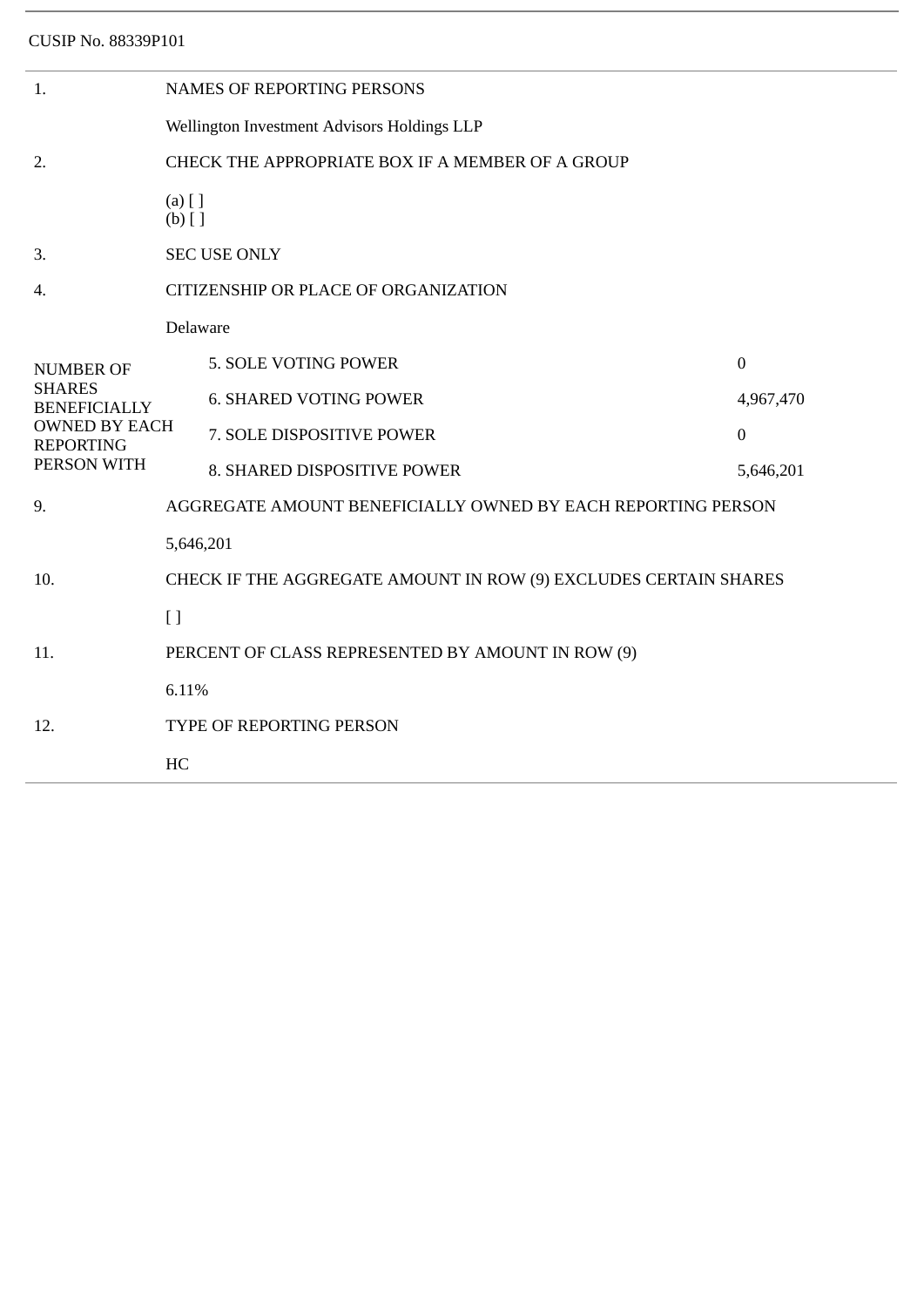| 1.                                                                                                                  | <b>NAMES OF REPORTING PERSONS</b>                                |                               |                  |  |  |  |
|---------------------------------------------------------------------------------------------------------------------|------------------------------------------------------------------|-------------------------------|------------------|--|--|--|
|                                                                                                                     | Wellington Management Company LLP                                |                               |                  |  |  |  |
| 2.                                                                                                                  | CHECK THE APPROPRIATE BOX IF A MEMBER OF A GROUP                 |                               |                  |  |  |  |
|                                                                                                                     | $(a)$ [ ]<br>$(b)$ []                                            |                               |                  |  |  |  |
| 3.                                                                                                                  | <b>SEC USE ONLY</b>                                              |                               |                  |  |  |  |
| 4.                                                                                                                  | CITIZENSHIP OR PLACE OF ORGANIZATION                             |                               |                  |  |  |  |
| <b>NUMBER OF</b><br><b>SHARES</b><br><b>BENEFICIALLY</b><br><b>OWNED BY EACH</b><br><b>REPORTING</b><br>PERSON WITH | Delaware                                                         |                               |                  |  |  |  |
|                                                                                                                     |                                                                  | 5. SOLE VOTING POWER          | $\boldsymbol{0}$ |  |  |  |
|                                                                                                                     |                                                                  | <b>6. SHARED VOTING POWER</b> | 4,967,470        |  |  |  |
|                                                                                                                     |                                                                  | 7. SOLE DISPOSITIVE POWER     | $\boldsymbol{0}$ |  |  |  |
|                                                                                                                     |                                                                  | 8. SHARED DISPOSITIVE POWER   | 5,457,910        |  |  |  |
| 9.                                                                                                                  | AGGREGATE AMOUNT BENEFICIALLY OWNED BY EACH REPORTING PERSON     |                               |                  |  |  |  |
|                                                                                                                     | 5,457,910                                                        |                               |                  |  |  |  |
| 10.                                                                                                                 | CHECK IF THE AGGREGATE AMOUNT IN ROW (9) EXCLUDES CERTAIN SHARES |                               |                  |  |  |  |
|                                                                                                                     | [ ]                                                              |                               |                  |  |  |  |
| 11.                                                                                                                 | PERCENT OF CLASS REPRESENTED BY AMOUNT IN ROW (9)                |                               |                  |  |  |  |
| 12.                                                                                                                 | 5.91%                                                            |                               |                  |  |  |  |
|                                                                                                                     | TYPE OF REPORTING PERSON                                         |                               |                  |  |  |  |
|                                                                                                                     | IA                                                               |                               |                  |  |  |  |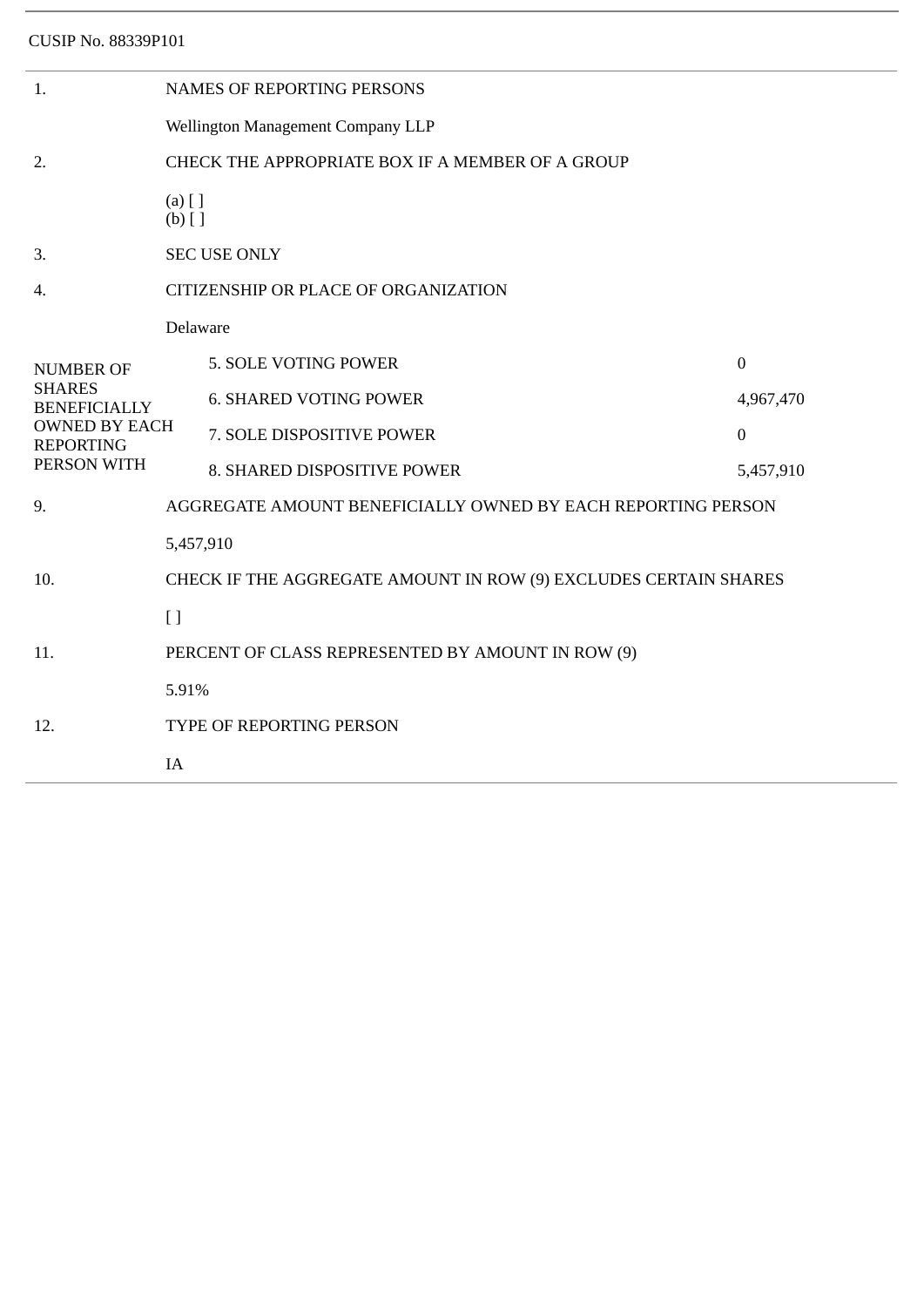### **Item 1.**

**(a) Name of Issuer** TheRealReal, Inc.

#### **(b) Address of Issuer's Principal Executive Offices** 55 Francisco Street Suite 600 San Francisco, CA 94133

#### **Item 2.**

# **(a) Name of Person Filing**

Wellington Management Group LLP Wellington Group Holdings LLP Wellington Investment Advisors Holdings LLP Wellington Management Company LLP

### **(b) Address of Principal Business Office or, if None, Residence** c/o Wellington Management Company LLP 280 Congress Street Boston, MA 02210

### **(c) Citizenship**

Wellington Management Group LLP - Massachusetts Wellington Group Holdings LLP - Delaware Wellington Investment Advisors Holdings LLP - Delaware Wellington Management Company LLP - Delaware

- **(d) Title of Class of Securities** Common Stock
- **(e) CUSIP Number** 88339P101

# **Item 3. If This Statement is Filed Pursuant to Rule 13d-1(b), or 13d-2(b) or (c), Check Whether the Person Filing is a:**

- (a) [ ] Broker or dealer registered under Section 15 of the Act (15 U.S.C. 78o).
- (b)  $\begin{bmatrix} \end{bmatrix}$  Bank as defined in Section 3(a)(6) of the Act (15 U.S.C. 78c).
- (c)  $\lceil \cdot \rceil$  Insurance Company as defined in Section 3(a)(19) of the Act (15 U.S.C. 78c).
- (d) [ ] Investment Company registered under Section 8 of the Investment Company Act of 1940 (15 U.S.C. 80a-8).
- (e) [X] An investment adviser in accordance with Rule 240.13d-1(b)(1)(ii)(E);  $*$
- (f)  $\begin{bmatrix} 1 \\ 1 \end{bmatrix}$  An employee benefit plan or endowment fund in accordance with Rule 240.13d-1(b)(1)(ii)(F);
- (g) [X] A parent holding company or control person in accordance with Rule 240.13d-1(b)(1)(ii)(G);
- (h) [ ] A savings association as defined in Section 3(b) of the Federal Deposit Insurance Act (12 U.S.C. 1813);
- (i)  $\lceil \rceil$  A church plan that is excluded from the definition of an investment company under Section 3(c)(14) of the Investment Company Act of 1940 (15 U.S.C. 80a-3);
- (i)  $\lceil \cdot \rceil$  Group, in accordance with Rule 240.13d-1(b)(1)(ii)(J).

If this statement is filed pursuant to Rule 13d-1(c), check this box  $[ ]$ 

Wellington Management Group LLP - HC Wellington Group Holdings LLP - HC Wellington Investment Advisors Holdings LLP - HC Wellington Management Company LLP - IA

### **Item 4. Ownership.**

Provide the following information regarding the aggregate number and percentage of the class of securities of the issuer identified in Item 1.

(a) Amount Beneficially Owned:

See the responses to Item 9 on the attached cover pages.

(b) Percent of Class: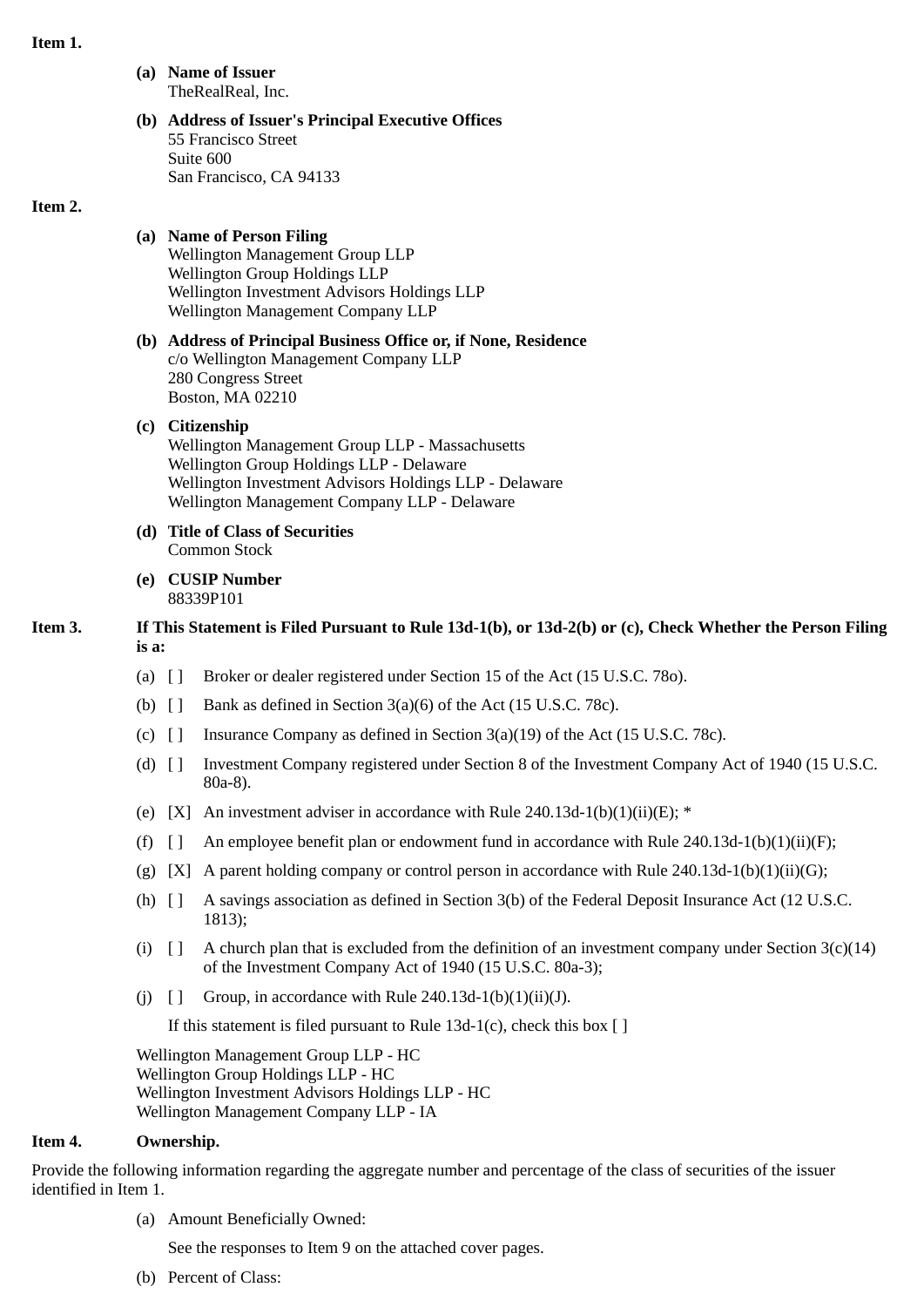See the responses to Item 11 on the attached cover pages.

- (c) Number of shares as to which such person has:
	- (i) sole power to vote or to direct the vote  $0$
	- (ii) shared power to vote or to direct the vote See the responses to Item 6 on the attached cover pages.
	- (iii) sole power to dispose or to direct the disposition  $\sigma$ 
		- See the responses to Item 8 on the attached cover pages.

#### **Item 5. Ownership of Five Percent or Less of Class.**

disposition of

If this statement is being filed to report the fact that as of the date hereof the reporting person has ceased to be the beneficial owner of more than five percent of the class of securities, check the following: [ ]

#### **Item 6. Ownership of More than Five Percent on Behalf of Another Person.**

 $(iv)$  shared power to dispose or to direct the

The securities as to which this Schedule is filed are owned of record by clients of one or more investment advisers identified in Exhibit A directly or indirectly owned by Wellington Management Group LLP. Those clients have the right to receive, or the power to direct the receipt of, dividends from, or the proceeds from the sale of, such securities. No such client is known to have such right or power with respect to more than five percent of this class of securities, except as follows:

Not Applicable.

### **Item 7. Identification and Classification of the Subsidiary Which Acquired the Security Being Reported on by the Parent Holding Company.**

See attached Exhibit A.

### **Item 8. Identification and Classification of Members of the Group.**

Not Applicable.

**Item 9. Notice of Dissolution of Group.**

Not Applicable.

#### **Item 10. Certification.**

By signing below I certify that, to the best of my knowledge and belief, the securities referred to above were acquired and are held in the ordinary course of business and were not acquired and are not held for the purpose of or with the effect of changing or influencing the control of the issuer of the securities and were not acquired and are not held in connection with or as a participant in any transaction having that purpose or effect.

### **SIGNATURE**

After reasonable inquiry and to the best of my knowledge and belief, I certify that the information set forth in this statement is true, complete and correct.

> By: Wellington Management Group LLP By: /s/ Taisia Lowe Name: Taisia Lowe Title: Regulatory Analyst Date: February 14, 2022

By: Wellington Group Holdings LLP By: /s/ Taisia Lowe Name: Taisia Lowe Title: Regulatory Analyst Date: February 14, 2022

By: Wellington Investment Advisors Holdings LLP By: /s/ Taisia Lowe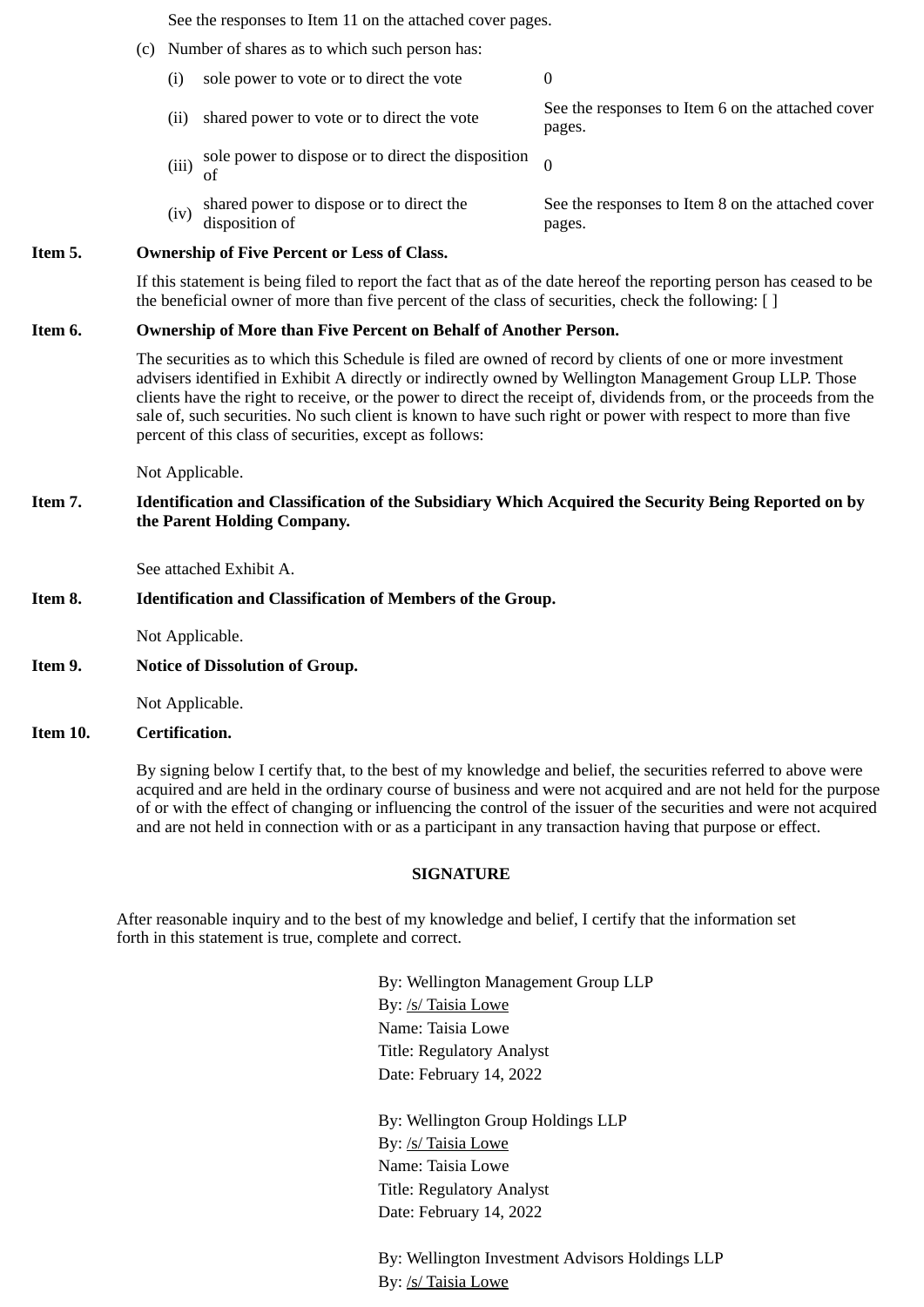Name: Taisia Lowe Title: Regulatory Analyst Date: February 14, 2022

By: Wellington Management Company LLP By: /s/ Taisia Lowe Name: Taisia Lowe Title: Regulatory Analyst Date: February 14, 2022

#### **Exhibit A**

Pursuant to the instructions in Item 7 of Schedule 13G, the following lists the identity and Item 3 classification of each relevant entity that beneficially owns shares of the security class being reported on this Schedule 13G.

Wellington Group Holdings LLP – HC Wellington Investment Advisors LLP – HC Wellington Management Global Holdings, Ltd. - HC

One or more of the following investment advisers (the "Wellington Investment Advisers"):

Wellington Management Company LLP – IA Wellington Management Canada LLC – IA Wellington Management Singapore Pte Ltd – IA Wellington Management Hong Kong Ltd – IA Wellington Management International Ltd – IA Wellington Management Japan Pte Ltd – IA Wellington Management Australia Pty Ltd - IA

The securities as to which this Schedule is filed by Wellington Management Group LLP, as parent holding company of certain holding companies and the Wellington Investment Advisers, are owned of record by clients of the Wellington Investment Advisers. Wellington Investment Advisors Holdings LLP controls directly, or indirectly through Wellington Management Global Holdings, Ltd., the Wellington Investment Advisers. Wellington Investment Advisors Holdings LLP is owned by Wellington Group Holdings LLP. Wellington Group Holdings LLP is owned by Wellington Management Group LLP.

### **EXHIBIT B**

#### **JOINT FILING AGREEMENT**

The undersigned hereby agree that this Schedule 13G (the "Schedule 13G") with respect to the common stock of TheRealReal, Inc. is, and any additional amendment thereto signed by each of the undersigned shall be, filed on behalf of each undersigned pursuant to and in accordance with the provisions of 13d-1(k) under the Securities Exchange Act of 1934, as amended, and that all subsequent amendments to the Schedule 13G shall be filed on behalf of each of the undersigned without the necessity of filing additional joint filing agreements. The undersigned acknowledge that each shall be responsible for the timely filing of such amendments, and for the completeness and accuracy of the information concerning it contained therein, but shall not be responsible for the completeness and accuracy of the information concerning the other, except to the extent that it knows or has reason to believe that such information is inaccurate. It is understood and agreed that the joint filing of the Schedule 13G shall not be construed as an admission that the persons named herein constitute a group for purposes of Regulation 13D-G of the Securities Exchange Act of 1934, nor is a joint venture for purposes of the Investment Company Act of 1940.